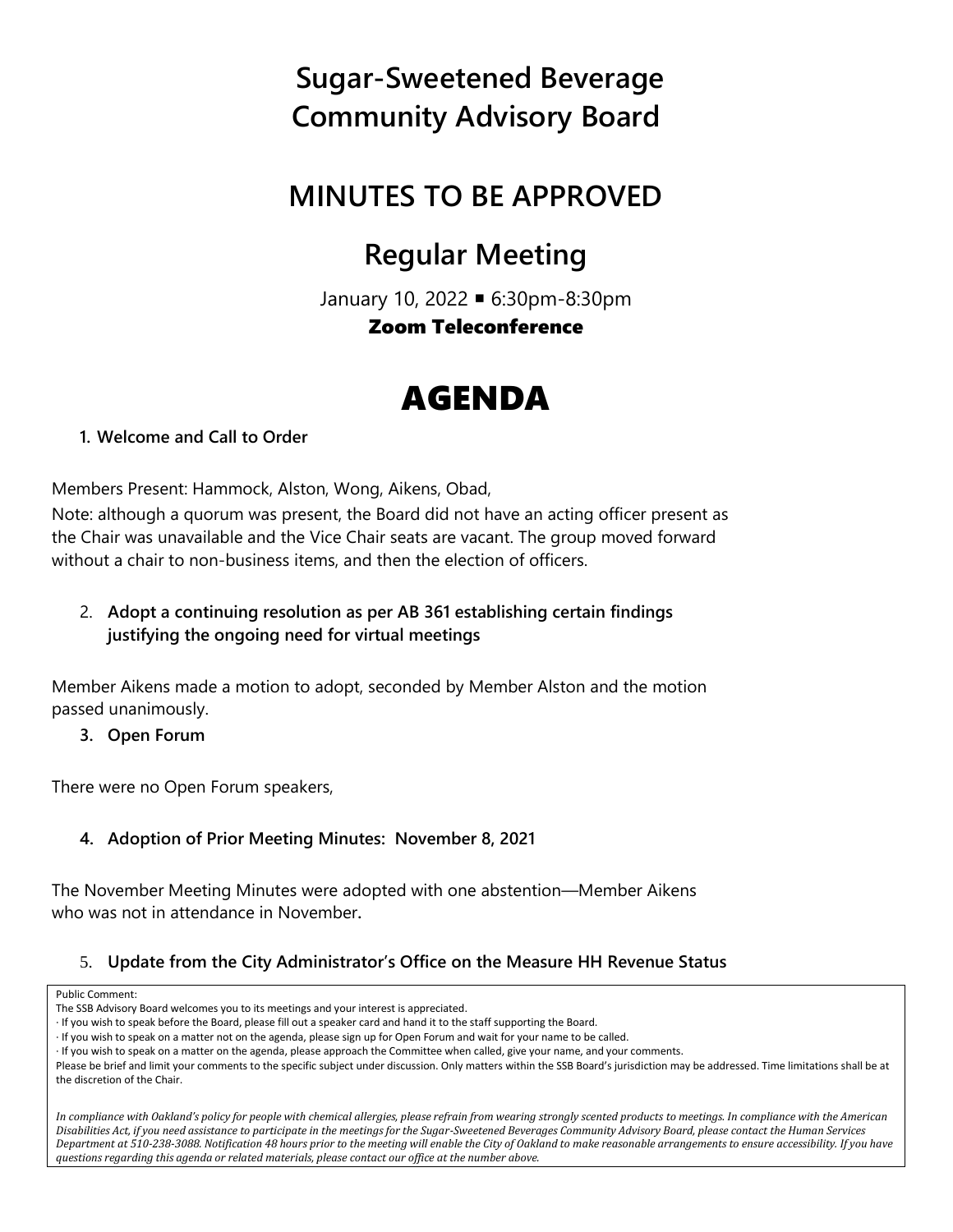Joe DeVries reviewed the update provided in the packet which shows revenue coming in at an average rate of \$691,000 per month in the first quarter which equates to \$8.3 million for the year which is slightly above the projection.

Member Aikens stated that the flattening of revenue and its unpredictability is reason to advise the community funded partners and the City to seek additional revenue streams to support the work. Joe DeVries noted that forming connections with the private sector, such as foundations like Eat, Live, Play could bolster the work significantly, referencing the large investment that foundation made in increasing food access during the pandemic and that he did hope, with full staffing that the City could pursue this as part of the SSB work.

There was one public speaker: Katie Ettman with SPUR also noted that the revenue is designed to go down as the intent of the measure was to reduce consumption. Therefore, the City should not fund ongoing programming with these funds.

#### 6. **Annual Election of Board Chair and Vice Chair Positions**

Member Aikens was nominated to serve as Board Chair by Member Obad and the nomination was seconded by Member Wong. The motion to elect Member Aikens passed unanimously.

Member Breines was nominated to serve in one of the Vice Chair positions by Member Alston and seconded by Member Obad. The motion to elect Member Breines as Vice Chair passed unanimously.

Member Alston was nominated to serve in the second Vice Chair position by Member Wong and seconded by Member Aikens. The motion to elect Member Alston passed unanimously.

Chair Aikens noted that with some turn over in the Board, it would help to do some background briefing work on the brief history of the measure. Joe DeVries noted that with a new staff member joining and new members soon to be appointed, a retreat would be recommended to really delve into the issues in depth. All agreed that staff should begin planning a retreat for March.

One Public Speaker, Katie Ettman with SPUR, offered to provide background material and her organizations analysis of Sugar Sweetened Tax Measures beyond Oakland to provide context.

**7. Approval of the framework for the 2022-24 RFP for Community Grant Programs**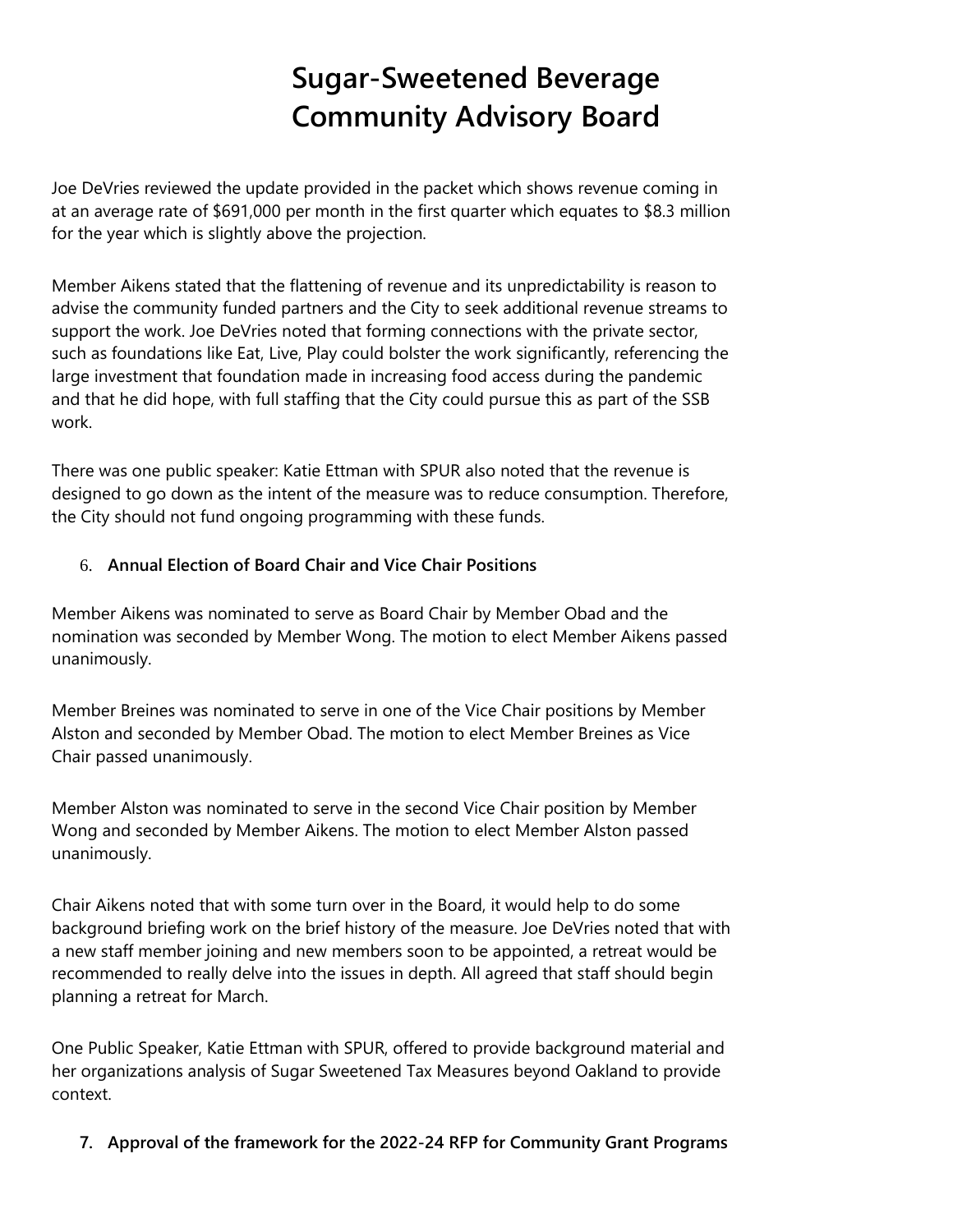Joe DeVries provided the summary of proposed funding categories that was included in the packet for consideration and Member Wong, who served on the ad hoc committee reviewed the committee's strategy. It includes an emphasis on food security, asking partners to participate in the public education campaign. She also noted that the committee preserved the policy/advocacy funding because they felt that was important. Also, the total amount available for a single grant was doubled to \$300K.

Member Alston asked about some of the modifications to the subcategories. Joe DeVries explained there was a desire to reduce the emphasis on education and outreach and increase the emphasis on direct service delivery. He explained that during the pandemic, a lot of the education efforts became virtual and harder to track deliverables. Whereas, increase funding for actual screenings or services would have a greater impact.

Member Wong also pointed out a desire to draw a more direct line to reducing consumption of SSBs as part of each proposal.

Chair Aikens made a motion to support the recommendations of the ad hoc committee and it passed unanimously.

### **8. Board Updates**

There were no committee updates but Chair Aikens suggested that the Board should focus on what needs to be done to make committee work successful moving forward. The group clarified which committees are standing versus ad hoc. It was decided this would be an important topic for the retreat. Member Wong noted the vacancies need to be filled and asked Joe to clarify the total number of vacancies. He explained there was just one vacancy but a second member had been absent long enough that their seat is becoming vacant. Last, former Chair Watkins decided he needed to step away from the work of the board so there are three vacancies.

There was some discussion about the current board make-up and the requirements for vacant seats in regard to background, expertise, and geographic representation.

#### **9. Administrative Update**

Joe DeVries announced that the recruitment process took longer than he hoped but felt that he had identified the right candidate and hopes to announce their start date soon. He also noted the Campaign material is ready to go as is the RFP so the timing is right for a new staff member to step up. He is hopeful the retreat could be in person at City Hall.

#### **10. Agenda Items for the Next Board Meeting**